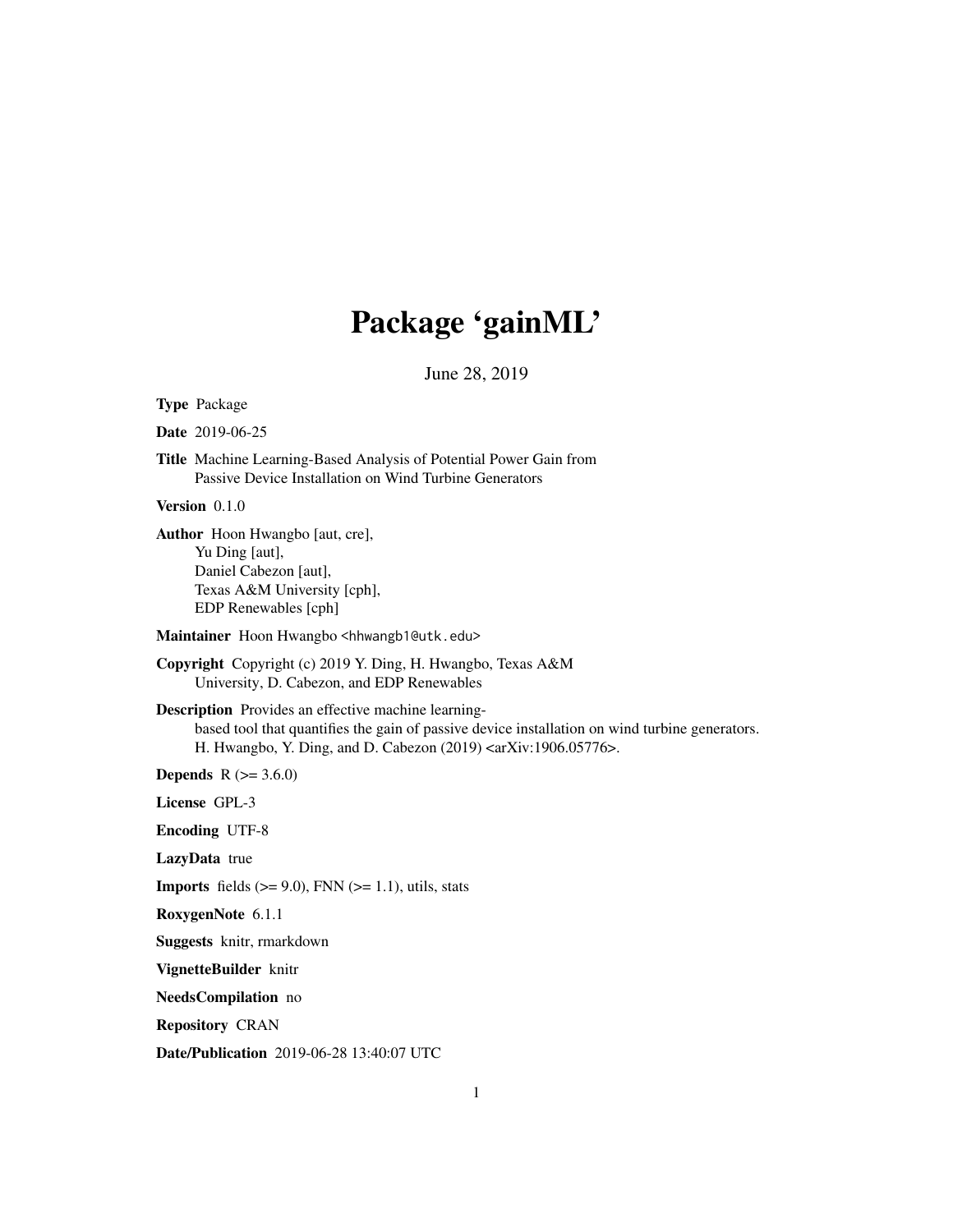# <span id="page-1-0"></span>R topics documented:

| Index |  |  |  |  |  |  |  |  |  |  |  |  |  |  |  |  |  |  |  |  | 16 |
|-------|--|--|--|--|--|--|--|--|--|--|--|--|--|--|--|--|--|--|--|--|----|
|       |  |  |  |  |  |  |  |  |  |  |  |  |  |  |  |  |  |  |  |  |    |
|       |  |  |  |  |  |  |  |  |  |  |  |  |  |  |  |  |  |  |  |  |    |
|       |  |  |  |  |  |  |  |  |  |  |  |  |  |  |  |  |  |  |  |  |    |
|       |  |  |  |  |  |  |  |  |  |  |  |  |  |  |  |  |  |  |  |  |    |
|       |  |  |  |  |  |  |  |  |  |  |  |  |  |  |  |  |  |  |  |  |    |
|       |  |  |  |  |  |  |  |  |  |  |  |  |  |  |  |  |  |  |  |  |    |
|       |  |  |  |  |  |  |  |  |  |  |  |  |  |  |  |  |  |  |  |  |    |
|       |  |  |  |  |  |  |  |  |  |  |  |  |  |  |  |  |  |  |  |  |    |

<span id="page-1-1"></span>analyze.gain *Analyze Potential Gain from Passive Device Installation on WTGs by Using a Machine Learning-Based Tool*

# Description

Implements the gain analysis as a whole; this includes data arrangement, period 1 analysis, period 2 analysis, and gain quantification.

# Usage

```
analyze.gain(df1, df2, df3, p1.beg, p1.end, p2.beg, p2.end, ratedPW, AEP,
 pw.freq, freq.id = 3, time.format = "%Y-%m-%d %H:%M:%S",
 k.fold = 5, col.time = 1, col.turb = 2, bootstrap = NULL,
  free.sec = NULL, neg.power = FALSE)
```
# Arguments

| df1    | A dataframe for reference turbine data. This dataframe must include five columns:<br>timestamp, turbine id, wind direction, power output, and air density.                                                                                                             |
|--------|------------------------------------------------------------------------------------------------------------------------------------------------------------------------------------------------------------------------------------------------------------------------|
| df2    | A dataframe for baseline control turbine data. This dataframe must include four<br>columns: timestamp, turbine id, wind speed, and power output.                                                                                                                       |
| df3    | A dataframe for neutral control turbine data. This dataframe must include four<br>columns and have the same structure with df2.                                                                                                                                        |
| p1.beg | A string specifying the beginning date of period 1. By default, the value needs<br>to be specified in '%Y-%m-%d' format, for example, '2014-10-24'. A user<br>can use a different format as long as it is consistent with the format defined<br>in time. format below. |
| p1.end | A string specifying the end date of period 1. For example, if the value is<br>'2015-10-24', data observed until '2015-10-23 23:50:00' would be con-<br>sidered for period 1.                                                                                           |
| p2.beg | A string specifying the beginning date of period 2.                                                                                                                                                                                                                    |
| p2.end | A string specifying the end date of period 2. Defined similarly as p1.end.                                                                                                                                                                                             |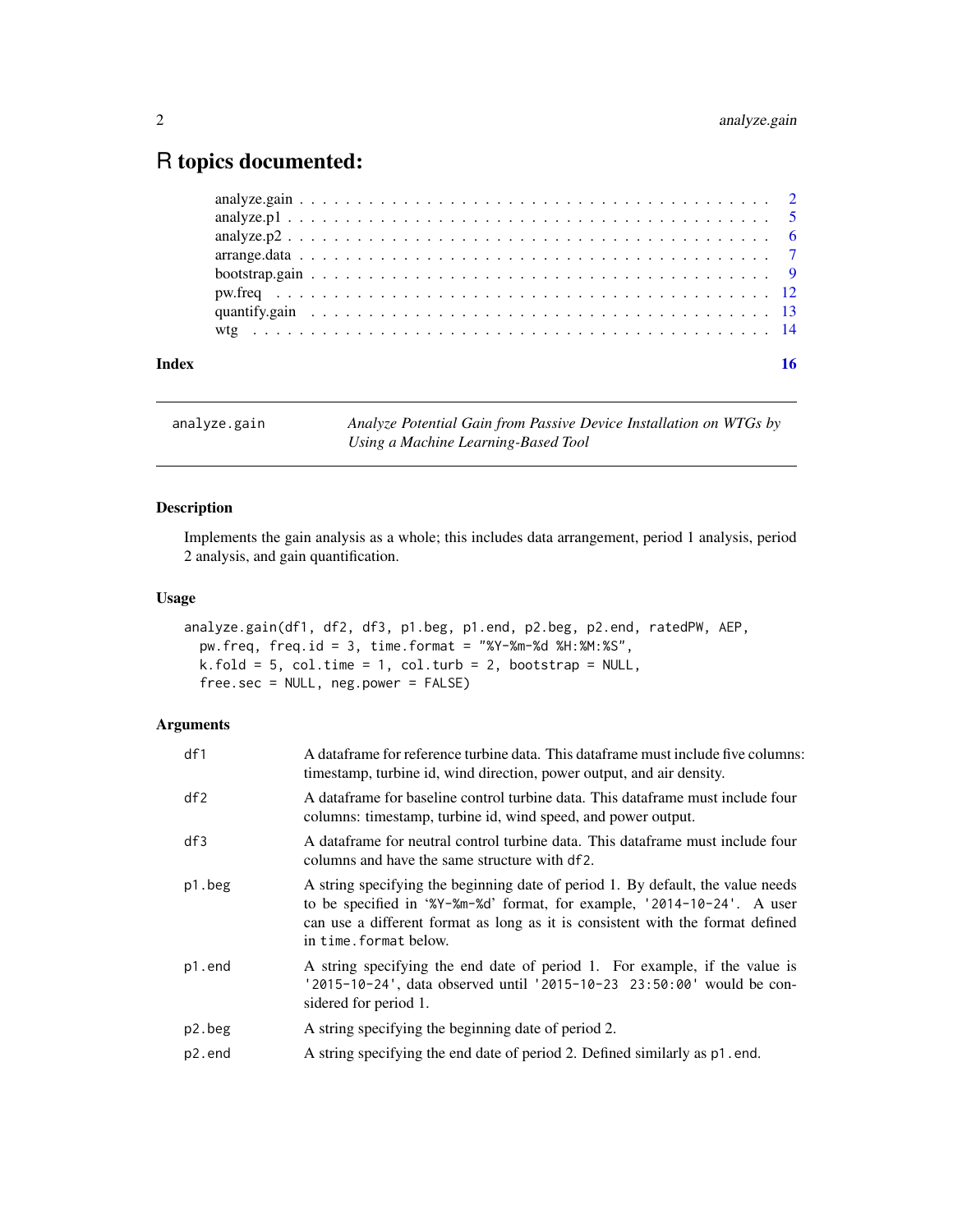<span id="page-2-0"></span>

| ratedPW     | A kW value that describes the (common) rated power of the selected turbines<br>(REF and CTR-b).                                                                                                                                                                                                                                                          |
|-------------|----------------------------------------------------------------------------------------------------------------------------------------------------------------------------------------------------------------------------------------------------------------------------------------------------------------------------------------------------------|
| <b>AEP</b>  | A kWh value describing the annual energy production from a single turbine.                                                                                                                                                                                                                                                                               |
| pw.freq     | A matrix or a data frame that includes power output bins and corresponding fre-<br>quency in terms of the accumulated hours during an annual period.                                                                                                                                                                                                     |
| freq.id     | An integer indicating the column number of pw. freq that describes the fre-<br>quency of power bins in terms of the accumulated hours during an annual period.<br>By default, this parameter is set to 3.                                                                                                                                                |
| time.format | A string describing the format of time stamps used in the data to be analyzed.<br>The default value is '%Y-%m-%d %H:%M:%S'.                                                                                                                                                                                                                              |
| k.fold      | An integer defining the number of data folds for the period 1 analysis and pre-<br>diction. In the period 1 analysis, $k$ -fold cross validation (CV) will be applied to<br>choose the optimal set of covariates that results in the least prediction error. The<br>value of k. fold corresponds to the $k$ of the $k$ -fold CV. The default value is 5. |
| col.time    | An integer specifying the column number of time stamps in wind turbine datasets.<br>The default value is 1.                                                                                                                                                                                                                                              |
| col.turb    | An integer specifying the column number of turbines' id in wind turbine datasets.<br>The default value is 2.                                                                                                                                                                                                                                             |
| bootstrap   | An integer indicating the current replication (run) number of bootstrap. If set to<br>NULL, bootstrap is not applied. The default is NULL. A user is not recommended<br>to set this value and directly run bootstrap; instead, use bootstrap.gain to run<br>bootstrap.                                                                                   |
| free.sec    | A list of vectors defining free sectors. Each vector in the list has two scalars: one<br>for starting direction and another for ending direction, ordered clockwise. For<br>example, a vector of c(310, 50) is a valid component of the list. By default,<br>this is set to NULL.                                                                        |
| neg.power   | Either TRUE or FALSE, indicating whether or not to use data points with a negative<br>power output, respectively, in the analysis. The default value is FALSE, i.e.,<br>negative power output data will be eliminated.                                                                                                                                   |

# Details

Builds a machine learning model for a REF turbine (device installed) and a baseline CTR turbine (CTR-b; without device installation and preferably closest to the REF turbine) by using data measurements from a neutral CTR turbine (CTR-n; without device installation). Gain is quantified by evaluating predictions from the machine learning models and their differences during two different time periods, namely, period 1 (without device installation on the REF turbine) and period 2 (device installed on the REF turbine).

# Value

The function returns a list of several objects (lists) that includes all the analysis results from all steps.

data A list of arranged datasets including period 1 and period 2 data as well as  $k$ -folded training and test datasets generated from the period 1 data. See also [arrange.data](#page-6-1).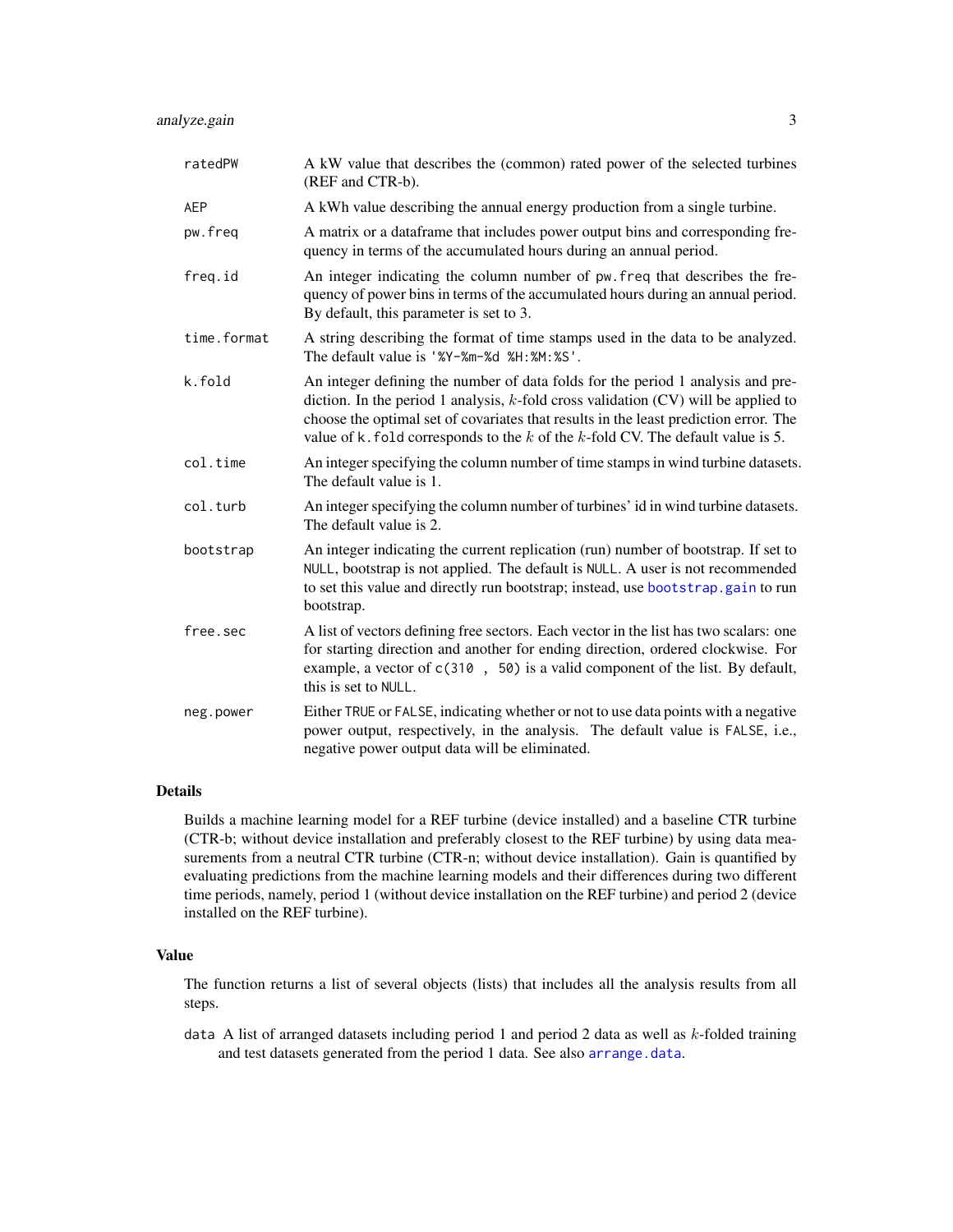- <span id="page-3-0"></span>p1.res A list containing period 1 analysis results. This includes the optimal set of predictor variables, period 1 prediction for the REF turbine and CTR-b turbine, the corresponding error measures such as RMSE and BIAS, and BIAS curves for both REF and CTR-b turbine models; see [analyze.p1](#page-4-1) for the details.
- p2.res A list containing period 2 analysis results. This includes period 2 prediction for the REF turbine and CTR-b turbine. See also [analyze.p2](#page-5-1).
- gain.res A list containing gain quantification results. This includes effect curve, offset curve, and gain curve as well as the measures of effect (gain without offset), offset, and (the final) gain; see [quantify.gain](#page-12-1) for the details.

### **Note**

- This function will execute four other functions in sequence, namely, [arrange.data](#page-6-1), [analyze.p1](#page-4-1), [analyze.p2](#page-5-1), [quantify.gain](#page-12-1).
- A user can alternatively run the four funtions by calling them individually in sequence.

# References

H. Hwangbo, Y. Ding, and D. Cabezon, 'Machine Learning Based Analysis and Quantification of Potential Power Gain from Passive Device Installation,' arXiv:1906.05776 [stat.AP], Jun. 2019. <https://arxiv.org/abs/1906.05776>.

#### See Also

[arrange.data](#page-6-1), [analyze.p1](#page-4-1), [analyze.p2](#page-5-1), [quantify.gain](#page-12-1)

# Examples

```
df.ref \leq with(wtg, data.frame(time = time, turb.id = 1, wind.dir = D,
power = y, air.dens = rho))
df.ctrb \leq with(wtg, data.frame(time = time, turb.id = 2, wind.spd = V,
power = y)df.ctrn <- df.ctrb
df.ctrn$turb.id <- 3
# For Full Sector Analysis
res <- analyze.gain(df.ref, df.ctrb, df.ctrn, p1.beg = '2014-10-24',
p1.end = '2014-10-25', p2.beg = '2014-10-25', p2.end = '2014-10-26',
ratedPW = 1000, AEP = 300000, pw.freq = pw.freq, k.fold = 2)
# In practice, one may use annual data for each of period 1 and period 2 analysis.
# One may typically use k.fold = 5 or 10.
# For Free Sector Analysis
free.sec <- list(c(310, 50), c(150, 260))
res <- analyze.gain(df.ref, df.ctrb, df.ctrn, p1.beg = '2014-10-24',
p1.end = '2014-10-25', p2.beg = '2014-10-25', p2.end = '2014-10-26',
ratedPW = 1000, AEP = 300000, pw.freq = pw.freq, k.fold = 2,
 free.sec = free.sec)
```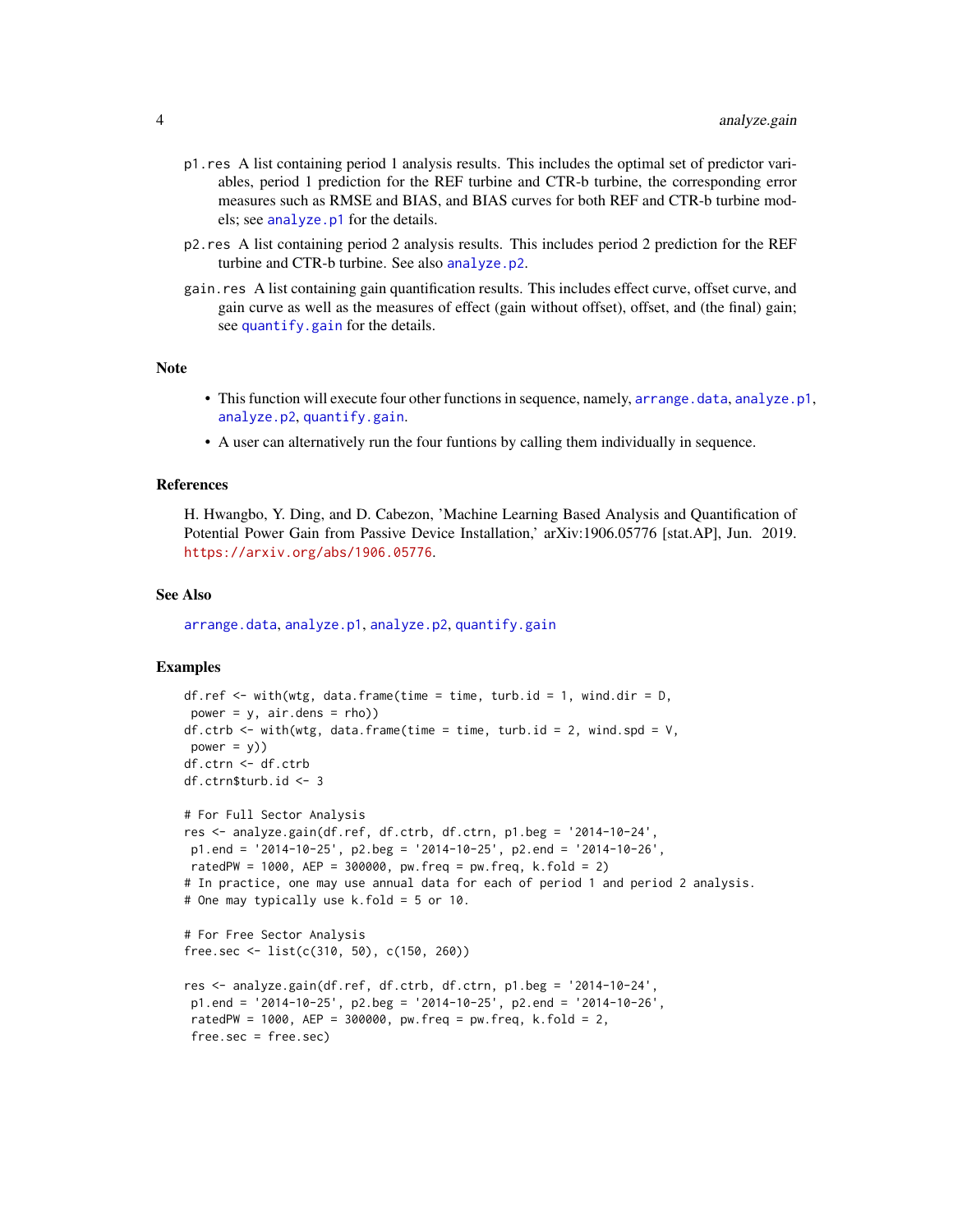### <span id="page-4-0"></span>analyze.p1 5

```
gain.res <- res$gain.res
gain.res$gain #This will provide the final gain value.
```
<span id="page-4-1"></span>analyze.p1 *Apply Period 1 Analysis*

# Description

Conducts period 1 analysis; selects the optimal set of variables that minimizes a *k*-fold CV error measure and establishes a machine learning model that predicts power output of REF and CTR-b turbines by using period 1 data.

### Usage

analyze.p1(train, test, ratedPW)

# Arguments

| train   | A list containing k datasets that will be used to train the machine learning model.                                   |
|---------|-----------------------------------------------------------------------------------------------------------------------|
| test    | A list containing k datasets that will be used to test the machine learning model<br>and calculate CV error measures. |
| ratedPW | A kW value that describes the (common) rated power of the selected turbines<br>(REF and CTR-b).                       |

# Value

The function returns a list containing period 1 analysis results as follows.

- opt.cov A character vector presenting the names of predictor variables chosen for the optimal set.
- pred.REF A list of  $k$  datasets each representing the  $k$ th fold's period 1 prediction for the REF turbine.
- pred.CTR A list of k datasets each representing the kth fold's period 1 prediction for the CTR-b turbine.
- err.REF A data frame containing  $k$ -fold CV based RMSE values and BIAS values for the REF turbine model (so  $k$  of them for both). The first column includes the RMSE values and the second column includes the BIAS values.
- err.CTR A data frame containing  $k$ -fold CV based RMSE values and BIAS values for the CTR-b turbine model. Similarly structured with err.REF.
- biasCurve.REF A k by m matrix describing the binned BIAS (technically speacking, 'residuals' which are the negative BIAS) curve for the REF turbine model, where  $m$  is the number of power bins.
- biasCurve.CTR A k by  $m$  matrix describing the binned BIAS curve for the CTR-b turbine model.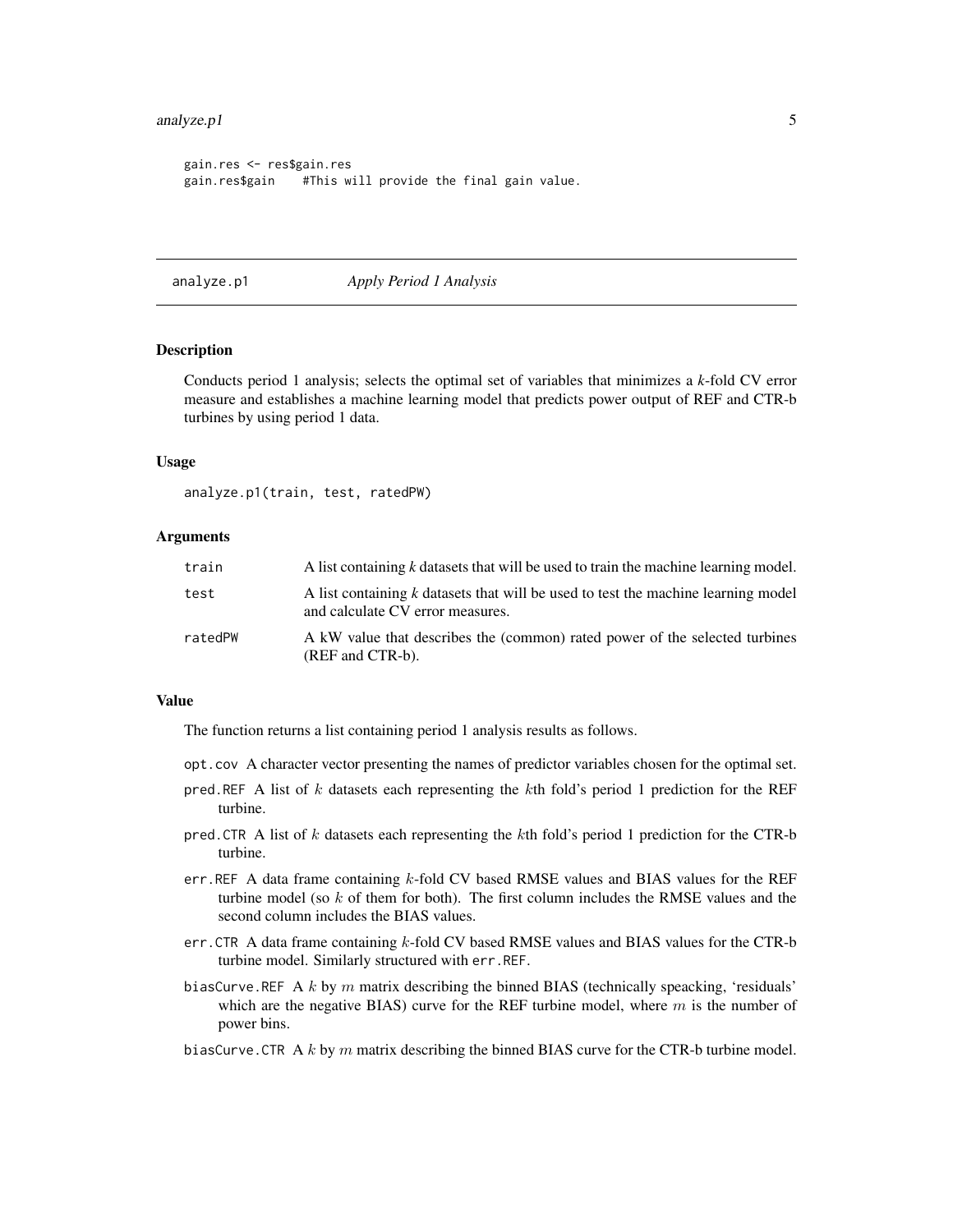#### VERY IMPORTANT!

- Selecting the optimal set of variables will take a significant amount of time. For example, with a typical size of an annual dataset, the evaluation of one set of variables for a single fold testing may take about 20-40 minutes (from the authors' experience).
- To help understand the progress of the selection, some informative messages will be displayed while this function runs.

# References

H. Hwangbo, Y. Ding, and D. Cabezon, 'Machine Learning Based Analysis and Quantification of Potential Power Gain from Passive Device Installation,' arXiv:1906.05776 [stat.AP], Jun. 2019. <https://arxiv.org/abs/1906.05776>.

# Examples

```
df.ref \leq with(wtg, data.frame(time = time, turb.id = 1, wind.dir = D,
power = y, air.dens = rho))
df.ctrb \leq with(wtg, data.frame(time = time, turb.id = 2, wind.spd = V,
power = y)df.ctrn <- df.ctrb
df.ctrn$turb.id <- 3
data <- arrange.data(df.ref, df.ctrb, df.ctrn, p1.beg = '2014-10-24',
p1.end = '2014-10-25', p2.beg = '2014-10-25', p2.end = '2014-10-26',
k.fold = 2)p1.res <- analyze.p1(data$train, data$test, ratedPW = 1000)
p1.res$opt.cov #This provides the optimal set of variables.
```
<span id="page-5-1"></span>

analyze.p2 *Apply Period 2 Analysis*

#### Description

Conducts period 2 analysis; uses the optimal set of variables obtained in the period 1 analysis to predict the power output of REF and CTR-b turbines in period 2.

# Usage

analyze.p2(per1, per2, opt.cov)

<span id="page-5-0"></span>Note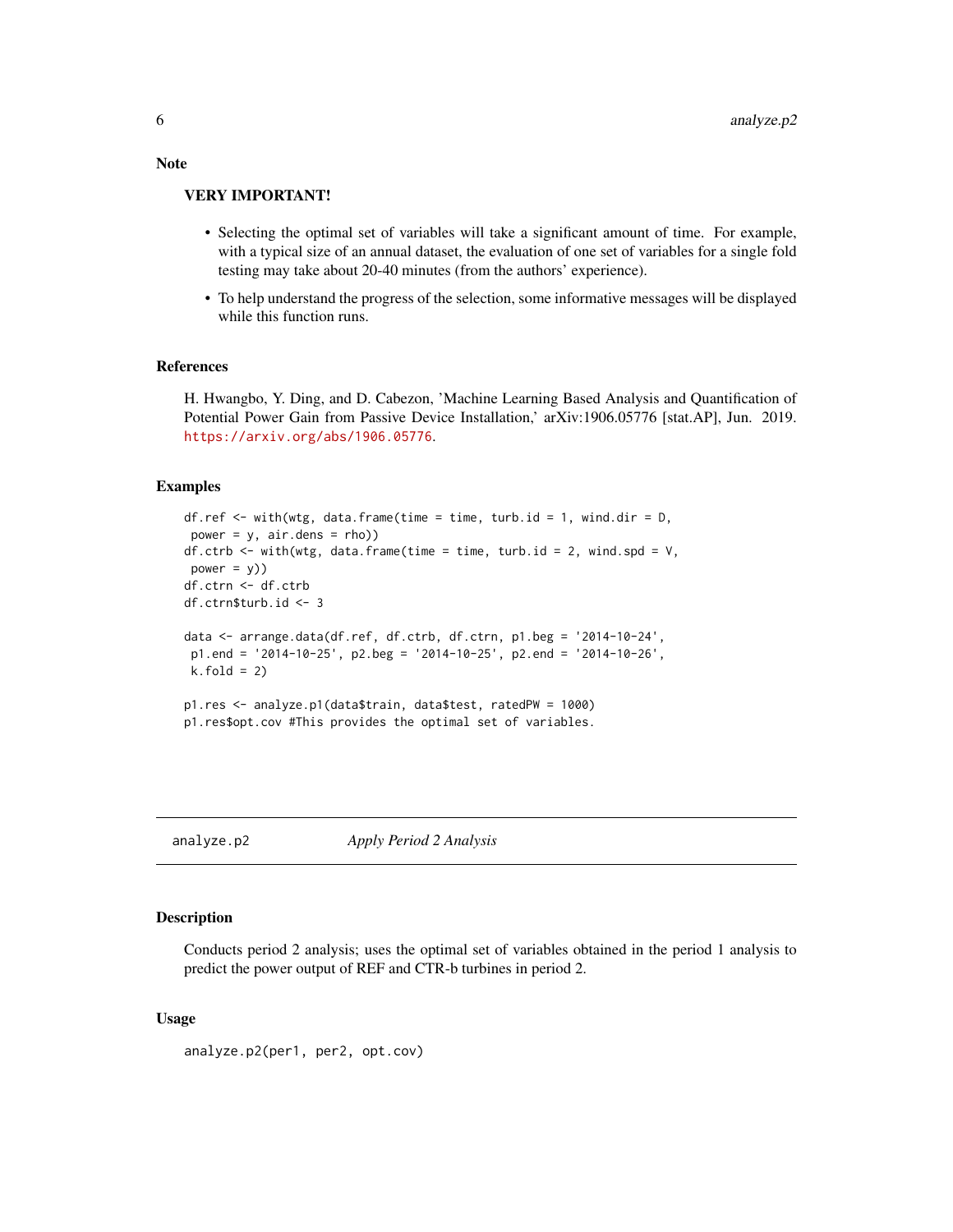# <span id="page-6-0"></span>arrange.data 7

#### Arguments

| per1    | A data frame containing the period 1 data.                                                           |
|---------|------------------------------------------------------------------------------------------------------|
| per2    | A data frame containing the period 2 data.                                                           |
| opt.cov | A character vector indicating the optimal set of variables (obtained from the<br>period 1 analysis). |

# Value

The function returns a list of the following datasets.

pred.REF A dataframe including the period 2 prediction for the REF turbine.

pred.CTR A dataframe including the period 2 prediction for the CTR-b turbine.

# References

H. Hwangbo, Y. Ding, and D. Cabezon, 'Machine Learning Based Analysis and Quantification of Potential Power Gain from Passive Device Installation,' arXiv:1906.05776 [stat.AP], Jun. 2019. <https://arxiv.org/abs/1906.05776>.

# Examples

```
df.ref \leq with(wtg, data.frame(time = time, turb.id = 1, wind.dir = D,
power = y, air.dens = rho))
df.ctrb \leq with(wtg, data.frame(time = time, turb.id = 2, wind.spd = V,
power = y)df.ctrn <- df.ctrb
df.ctrn$turb.id <- 3
data <- arrange.data(df.ref, df.ctrb, df.ctrn, p1.beg = '2014-10-24',
p1.end = '2014-10-25', p2.beg = '2014-10-25', p2.end = '2014-10-26',
k.fold = 2)p1.res <- analyze.p1(data$train, data$test, ratedPW = 1000)
p2.res <- analyze.p2(data$per1, data$per2, p1.res$opt.cov)
```
<span id="page-6-1"></span>arrange.data *Split, Merge, and Filter Given Datasets for the Subsequent Analysis*

# Description

Generates datasets that consist of the measurements from REF, CTR-b, and CTR-n turbines only. Filters the datasets by eliminating data points with a missing measurement and those with negative power output (optional). Generates training and test datasets for  $k$ -fold CV and splits the entire data into period 1 data and period 2 data.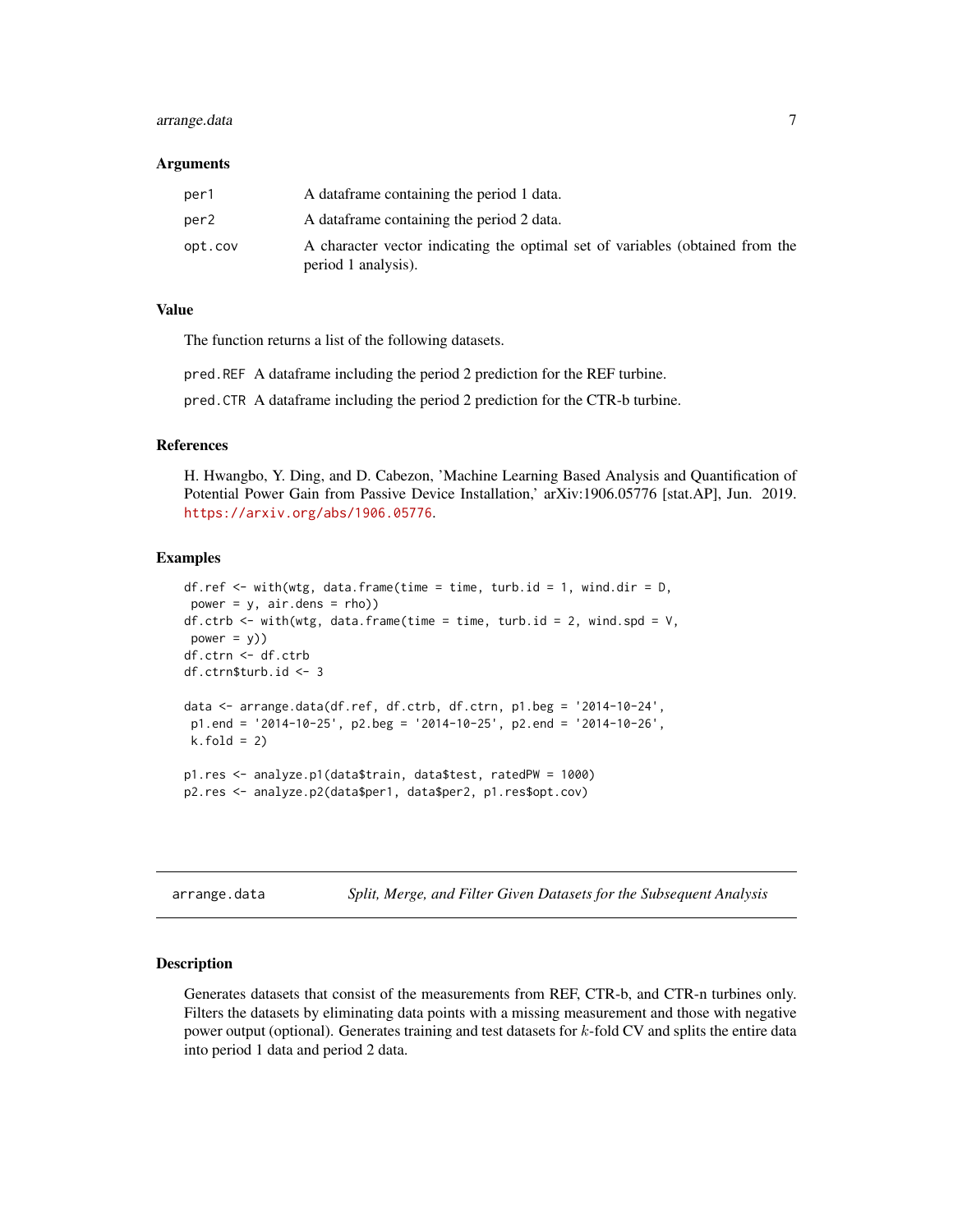# <span id="page-7-0"></span>Usage

```
arrange.data(df1, df2, df3, p1.beg, p1.end, p2.beg, p2.end,
  time.format = "%Y-%m-%d %H:%M:%S", k.fold = 5, col.time = 1,
  col.turb = 2, bootstrap = NULL, free.sec = NULL,
  neg.power = FALSE)
```
# Arguments

| df1         | A dataframe for reference turbine data. This dataframe must include five columns:<br>timestamp, turbine id, wind direction, power output, and air density.                                                                                                                                                                                                  |
|-------------|-------------------------------------------------------------------------------------------------------------------------------------------------------------------------------------------------------------------------------------------------------------------------------------------------------------------------------------------------------------|
| df2         | A dataframe for baseline control turbine data. This dataframe must include four<br>columns: timestamp, turbine id, wind speed, and power output.                                                                                                                                                                                                            |
| df3         | A dataframe for neutral control turbine data. This dataframe must include four<br>columns and have the same structure with df2.                                                                                                                                                                                                                             |
| p1.beg      | A string specifying the beginning date of period 1. By default, the value needs<br>to be specified in '%Y-%m-%d' format, for example, '2014-10-24'. A user<br>can use a different format as long as it is consistent with the format defined<br>in time. format below.                                                                                      |
| p1.end      | A string specifying the end date of period 1. For example, if the value is<br>'2015-10-24', data observed until '2015-10-23 23:50:00' would be con-<br>sidered for period 1.                                                                                                                                                                                |
| p2.beg      | A string specifying the beginning date of period 2.                                                                                                                                                                                                                                                                                                         |
| p2.end      | A string specifying the end date of period 2. Defined similarly as p1.end.                                                                                                                                                                                                                                                                                  |
| time.format | A string describing the format of time stamps used in the data to be analyzed.<br>The default value is '%Y-%m-%d %H:%M:%S'.                                                                                                                                                                                                                                 |
| k.fold      | An integer defining the number of data folds for the period 1 analysis and pre-<br>diction. In the period 1 analysis, $k$ -fold cross validation (CV) will be applied to<br>choose the optimal set of covariates that results in the least prediction error. The<br>value of $k$ . fold corresponds to the $k$ of the $k$ -fold CV. The default value is 5. |
| col.time    | An integer specifying the column number of time stamps in wind turbine datasets.<br>The default value is 1.                                                                                                                                                                                                                                                 |
| col.turb    | An integer specifying the column number of turbines' id in wind turbine datasets.<br>The default value is 2.                                                                                                                                                                                                                                                |
| bootstrap   | An integer indicating the current replication (run) number of bootstrap. If set to<br>NULL, bootstrap is not applied. The default is NULL. A user is not recommended<br>to set this value and directly run bootstrap; instead, use bootstrap.gain to run<br>bootstrap.                                                                                      |
| free.sec    | A list of vectors defining free sectors. Each vector in the list has two scalars: one<br>for starting direction and another for ending direction, ordered clockwise. For<br>example, a vector of c(310, 50) is a valid component of the list. By default,<br>this is set to NULL.                                                                           |
| neg.power   | Either TRUE or FALSE, indicating whether or not to use data points with a negative<br>power output, respectively, in the analysis. The default value is FALSE, i.e.,<br>negative power output data will be eliminated.                                                                                                                                      |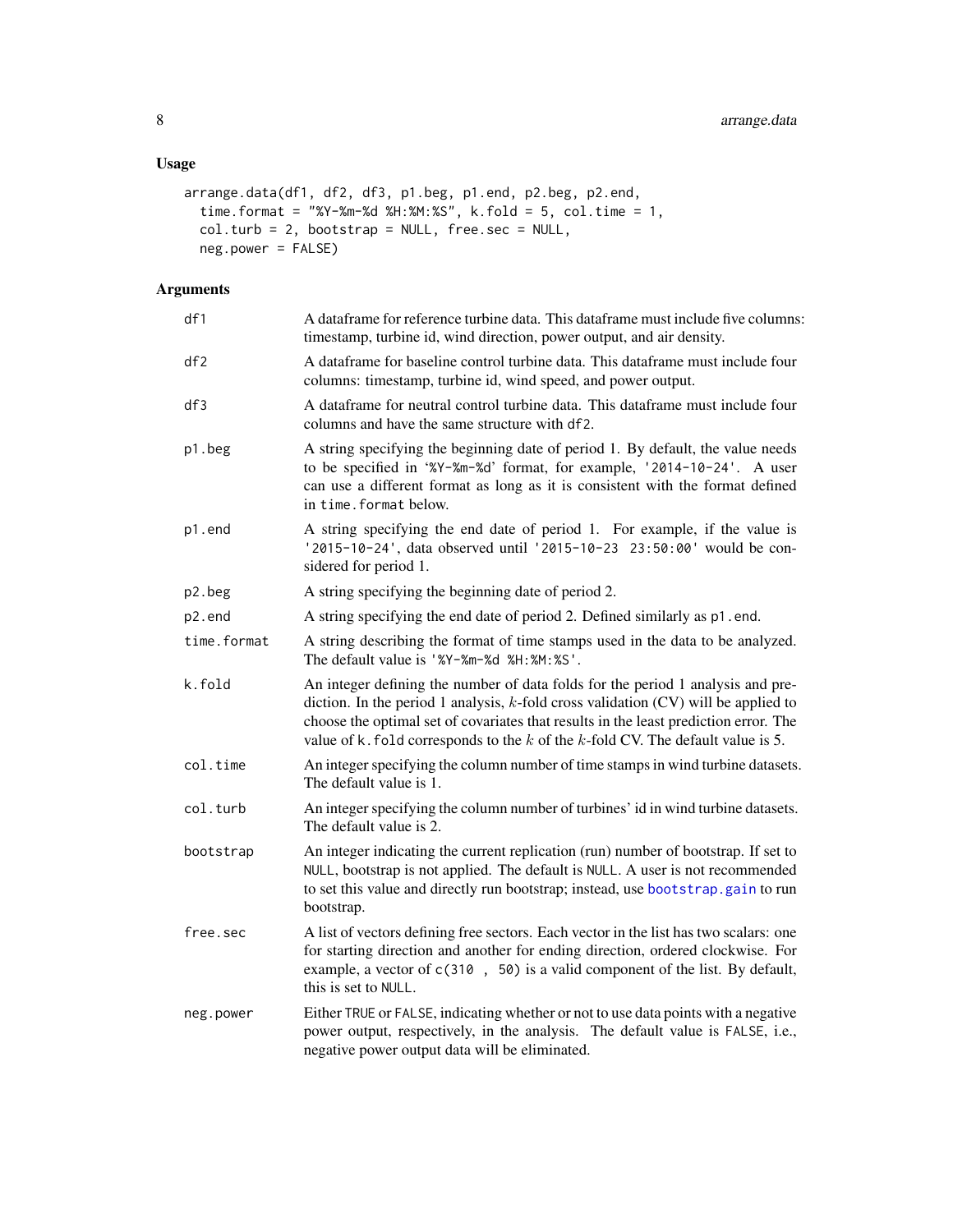# <span id="page-8-0"></span>Value

The function returns a list of several datasets including the following.

train A list containing *k* datasets that will be used to train the machine learning model.

test A list containing *k* datasets that will be used to test the machine learning model.

per1 A dataframe containing the period 1 data.

per2 A dataframe containing the period 2 data.

# Examples

```
df.ref \le with(wtg, data.frame(time = time, turb.id = 1, wind.dir = D, power = y,
air.dens = rho))
df.ctrb \leq with(wtg, data.frame(time = time, turb.id = 2, wind.spd = V, power = y))
df.ctrn <- df.ctrb
df.ctrn$turb.id <- 3
# For Full Sector Analysis
data <- arrange.data(df.ref, df.ctrb, df.ctrn, p1.beg = '2014-10-24', p1.end = '2014-10-27',
p2.beg = '2014-10-27', p2.end = '2014-10-30')
# For Free Sector Analysis
free.sec <- list(c(310, 50), c(150, 260))
data <- arrange.data(df.ref, df.ctrb, df.ctrn, p1.beg = '2014-10-24', p1.end = '2014-10-27',
p2.beg = '2014-10-27', p2.end = '2014-10-30', free.sec = free.sec)
length(data$train) #This equals to k.
length(data$test) #This equals to k.
head(data$per1) #This shows the beginning of the period 1 dataset.
head(data$per2) #This shows the beginning of the period 2 dataset.
```
<span id="page-8-1"></span>bootstrap.gain *Construct a Confidence Interval of the Gain Estimate*

### **Description**

Estimates gain and its confidence interval at a given level of confidence by using bootstrap.

#### Usage

```
bootstrap.gain(df1, df2, df3, opt.cov, n.rep, p1.beg, p1.end, p2.beg,
 p2.end, ratedPW, AEP, pw.freq, freq.id = 3,
  time.format = "%Y-%m-%d %H:%M:%S", k.fold = 5, col.time = 1,
  col.turb = 2, free.sec = NULL, neg.power = FALSE,
 pred.return = FALSE)
```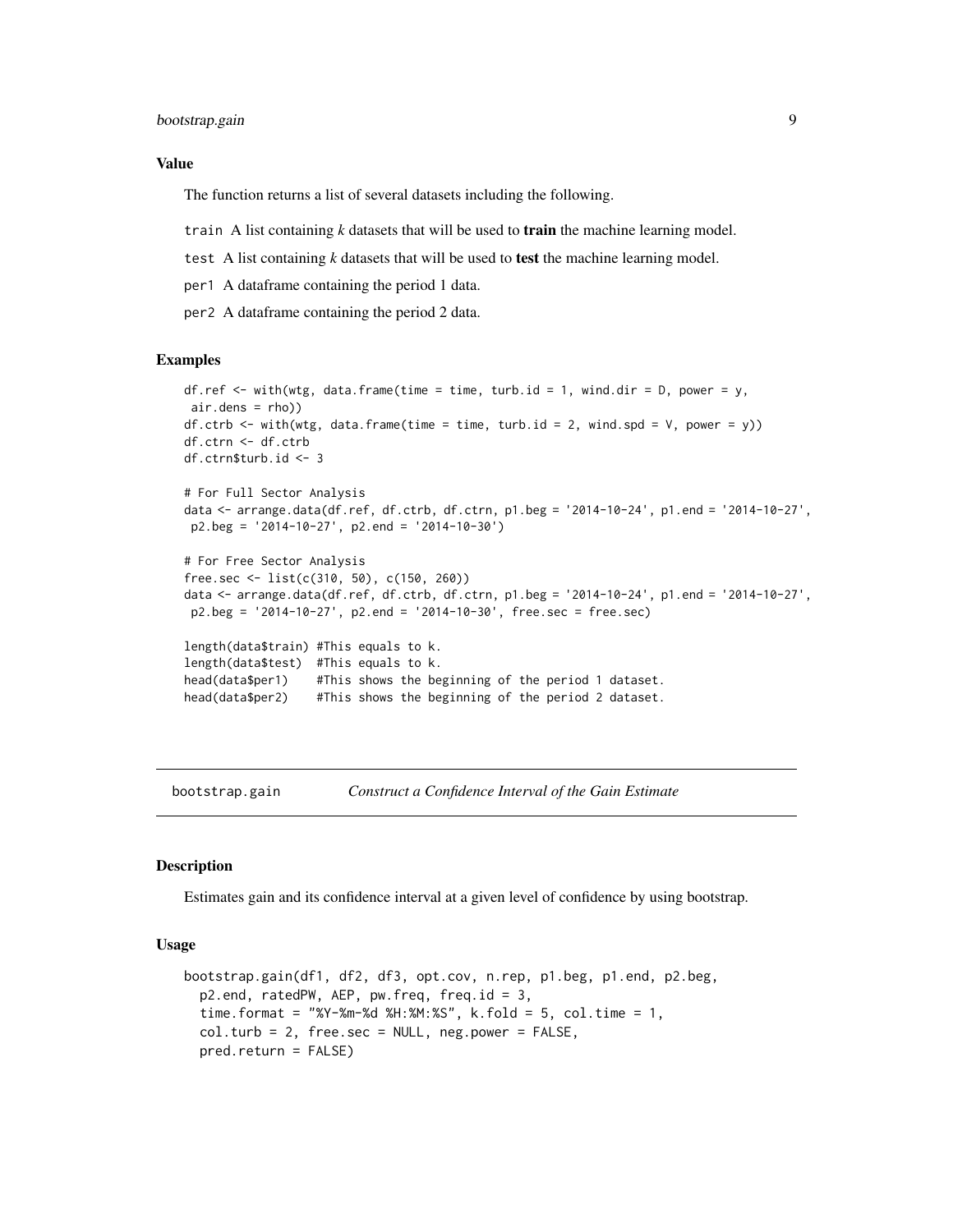# Arguments

| df1         | A dataframe for reference turbine data. This dataframe must include five columns:<br>timestamp, turbine id, wind direction, power output, and air density.                                                                                                                                                                                                  |
|-------------|-------------------------------------------------------------------------------------------------------------------------------------------------------------------------------------------------------------------------------------------------------------------------------------------------------------------------------------------------------------|
| df2         | A dataframe for baseline control turbine data. This dataframe must include four<br>columns: timestamp, turbine id, wind speed, and power output.                                                                                                                                                                                                            |
| df3         | A dataframe for neutral control turbine data. This dataframe must include four<br>columns and have the same structure with df2.                                                                                                                                                                                                                             |
| opt.cov     | A character vector indicating the optimal set of variables (obtained from the<br>period 1 analysis).                                                                                                                                                                                                                                                        |
| n.rep       | An integer describing the total number of replications when applying bootstrap.<br>This number determines the confidence level; for example, if n. rep is set to 10,<br>this function will provide an 80% confidence interval.                                                                                                                              |
| p1.beg      | A string specifying the beginning date of period 1. By default, the value needs<br>to be specified in '%Y-%m-%d' format, for example, '2014-10-24'. A user<br>can use a different format as long as it is consistent with the format defined<br>in time. format below.                                                                                      |
| p1.end      | A string specifying the end date of period 1. For example, if the value is<br>'2015-10-24', data observed until '2015-10-23 23:50:00' would be con-<br>sidered for period 1.                                                                                                                                                                                |
| p2.beg      | A string specifying the beginning date of period 2.                                                                                                                                                                                                                                                                                                         |
| p2.end      | A string specifying the end date of period 2. Defined similarly as p1.end.                                                                                                                                                                                                                                                                                  |
| ratedPW     | A kW value that describes the (common) rated power of the selected turbines<br>(REF and CTR-b).                                                                                                                                                                                                                                                             |
| <b>AEP</b>  | A kWh value describing the annual energy production from a single turbine.                                                                                                                                                                                                                                                                                  |
| pw.freq     | A matrix or a dataframe that includes power output bins and corresponding fre-<br>quency in terms of the accumulated hours during an annual period.                                                                                                                                                                                                         |
| freq.id     | An integer indicating the column number of pw. freq that describes the fre-<br>quency of power bins in terms of the accumulated hours during an annual period.<br>By default, this parameter is set to 3.                                                                                                                                                   |
| time.format | A string describing the format of time stamps used in the data to be analyzed.<br>The default value is '%Y-%m-%d %H:%M:%S'.                                                                                                                                                                                                                                 |
| k.fold      | An integer defining the number of data folds for the period 1 analysis and pre-<br>diction. In the period 1 analysis, $k$ -fold cross validation (CV) will be applied to<br>choose the optimal set of covariates that results in the least prediction error. The<br>value of $k$ . fold corresponds to the $k$ of the $k$ -fold CV. The default value is 5. |
| col.time    | An integer specifying the column number of time stamps in wind turbine datasets.<br>The default value is 1.                                                                                                                                                                                                                                                 |
| col.turb    | An integer specifying the column number of turbines' id in wind turbine datasets.<br>The default value is 2.                                                                                                                                                                                                                                                |
| free.sec    | A list of vectors defining free sectors. Each vector in the list has two scalars: one<br>for starting direction and another for ending direction, ordered clockwise. For<br>example, a vector of c(310, 50) is a valid component of the list. By default,<br>this is set to NULL.                                                                           |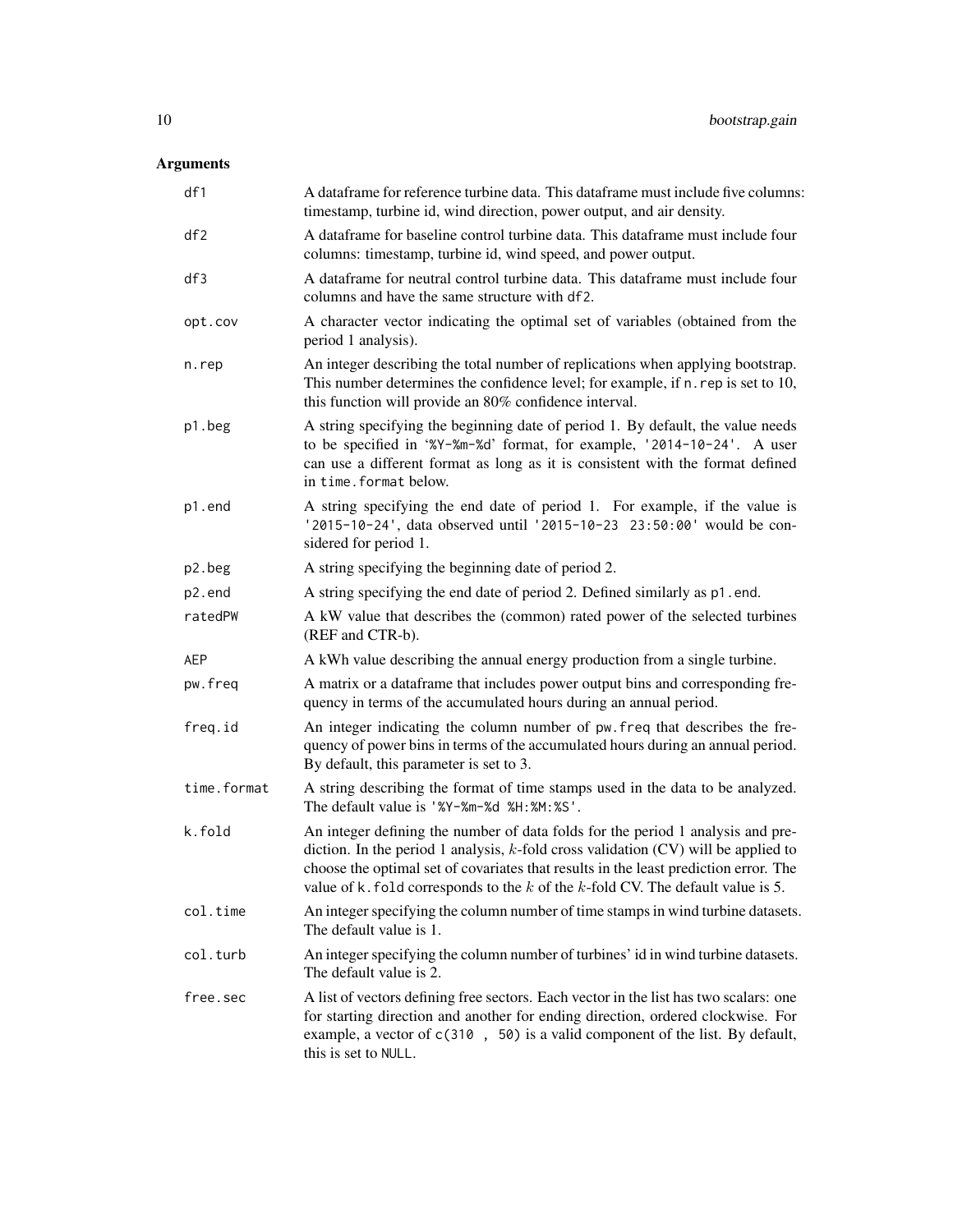<span id="page-10-0"></span>

| neg.power   | Either TRUE or FALSE, indicating whether or not to use data points with a negative                                      |
|-------------|-------------------------------------------------------------------------------------------------------------------------|
|             | power output, respectively, in the analysis. The default value is FALSE, i.e.,                                          |
|             | negative power output data will be eliminated.                                                                          |
| pred.return | A logical value whether to return the full prediction results; see <b>Details</b> below.<br>The default value is FALSE. |

#### Details

For each replication, this function will make a  $k$  of period 1 predictions for each of REF and CTR-b turbine models and an additional period 2 prediction for each model. This results in  $2 \times (k + 1)$ predictions for each replication. With n. rep replications, there will be  $n.rep \times 2\times (k+1)$  predictions in total.

One can avoid storing such many datasets in the memory by setting pred.return to FALSE; which is the default setting.

# Value

The function returns a list of n.rep replication objects (lists) each of which includes the following.

gain.res A list containing gain quantification results; see [quantify.gain](#page-12-1) for the details.

p1.pred A list containing period 1 prediction results.

- pred.REF: A list of  $k$  datasets each representing the  $k$ th fold's period 1 prediction for the REF turbine.
- pred. CTR: A list of  $k$  datasets each representing the  $k$ th fold's period 1 prediction for the CTR-b turbine.

p2.pred A list containing period 2 prediction results; see [analyze.p2](#page-5-1) for the details.

# References

H. Hwangbo, Y. Ding, and D. Cabezon, 'Machine Learning Based Analysis and Quantification of Potential Power Gain from Passive Device Installation,' arXiv:1906.05776 [stat.AP], Jun. 2019. <https://arxiv.org/abs/1906.05776>.

# Examples

```
df.ref \leq with(wtg, data.frame(time = time, turb.id = 1, wind.dir = D,
power = y, air.dens = rho))
df.ctrb \le with(wtg, data.frame(time = time, turb.id = 2, wind.spd = V,
power = y)df.ctrn <- df.ctrb
df.ctrn$turb.id <- 3
opt.cov = c('D','density','Vn','hour')
n.rep = 2 # just for illustration; a user may use at leat 10 for this.
res <- bootstrap.gain(df.ref, df.ctrb, df.ctrn, opt.cov = opt.cov, n.rep = n.rep,
p1.beg = '2014-10-24', p1.end = '2014-10-25', p2.beg = '2014-10-25',
p2.end = '2014-10-26', ratedPW = 1000, AEP = 300000, pw.freq = pw.freq,
k.fold = 2)
```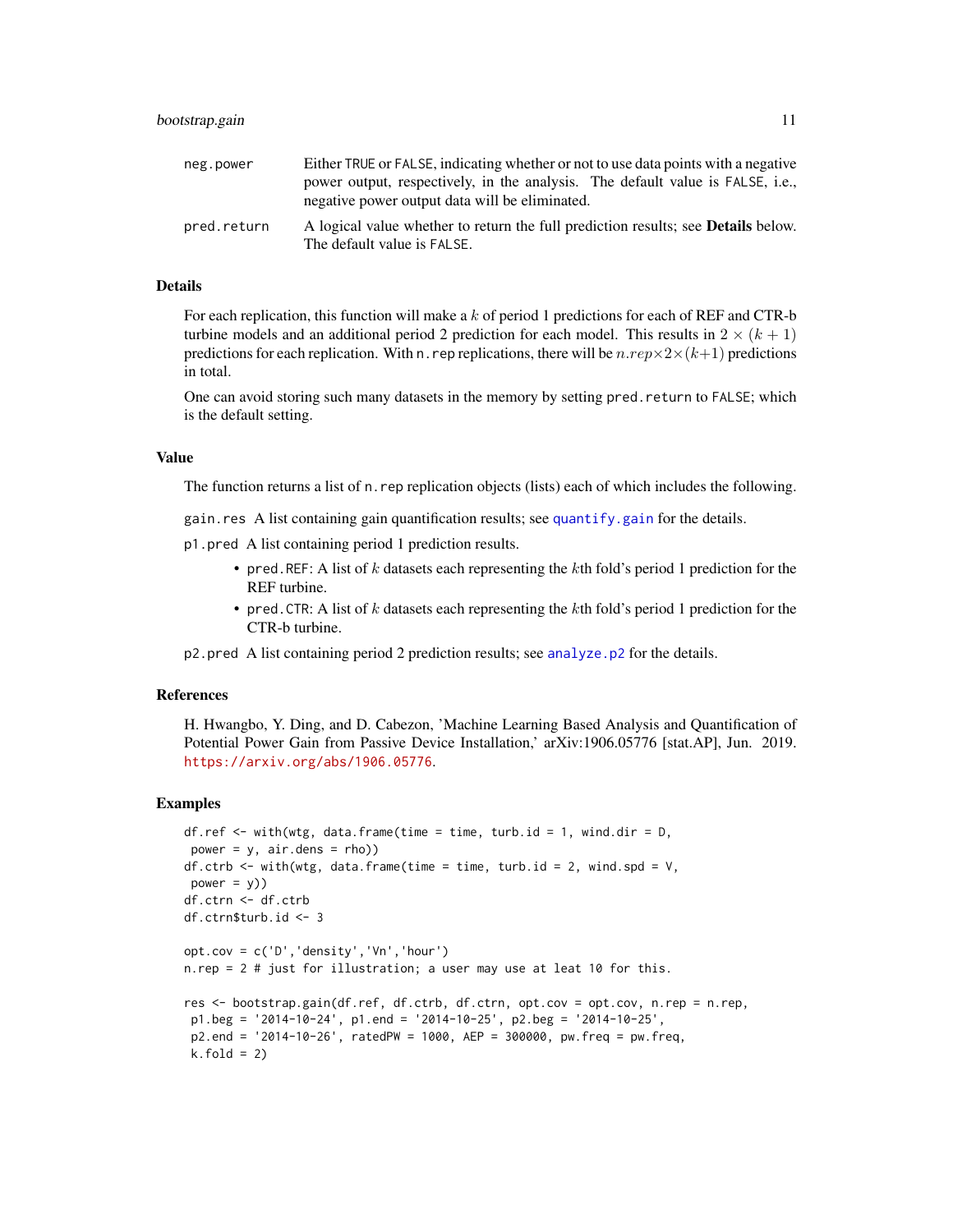```
length(res) #2
sapply(res, function(ls) ls$gain.res$gainCurve) #This provides 2 gain curves.
sapply(res, function(ls) ls$gain.res$gain) #This provides 2 gain values.
```
pw.freq *Long-Term Frequency of Power Output*

# **Description**

A dataset containing power bins, the proportion of observing each power bin, and the accumulated hours of observing each power bin.

# Usage

pw.freq

# Format

A data frame with 10 rows and 3 columns:

PW\_bin the right end point of the intervals defining power bins

freq the proportion of observing each power bin from historical data

freq\_h the accumulated hours of observing each power bin from historical data

# Note

- This dataset is provided to show how a user is expected to structure the long-term frequency data, which will be used in [analyze.gain](#page-1-1) or in [quantify.gain](#page-12-1).
- In the gain analysis performed by [analyze.gain](#page-1-1), power bins will be defined with 100kW increments. To be consistent, PW\_bin must be defined with 100kW increments. For example, if rated power is 1,000kW (1MW), power bins shalle be generated by using the intervals of [0kW, 100kW], [100kW, 200kW], . . ., [900kW, 1000kW].
- The gain analysis will only need the information specified in freq\_h, so as long as the elements in this column correponds to each power bin (with 100kW increments) and the number of elements matches the number of power bins, there should not be any problem.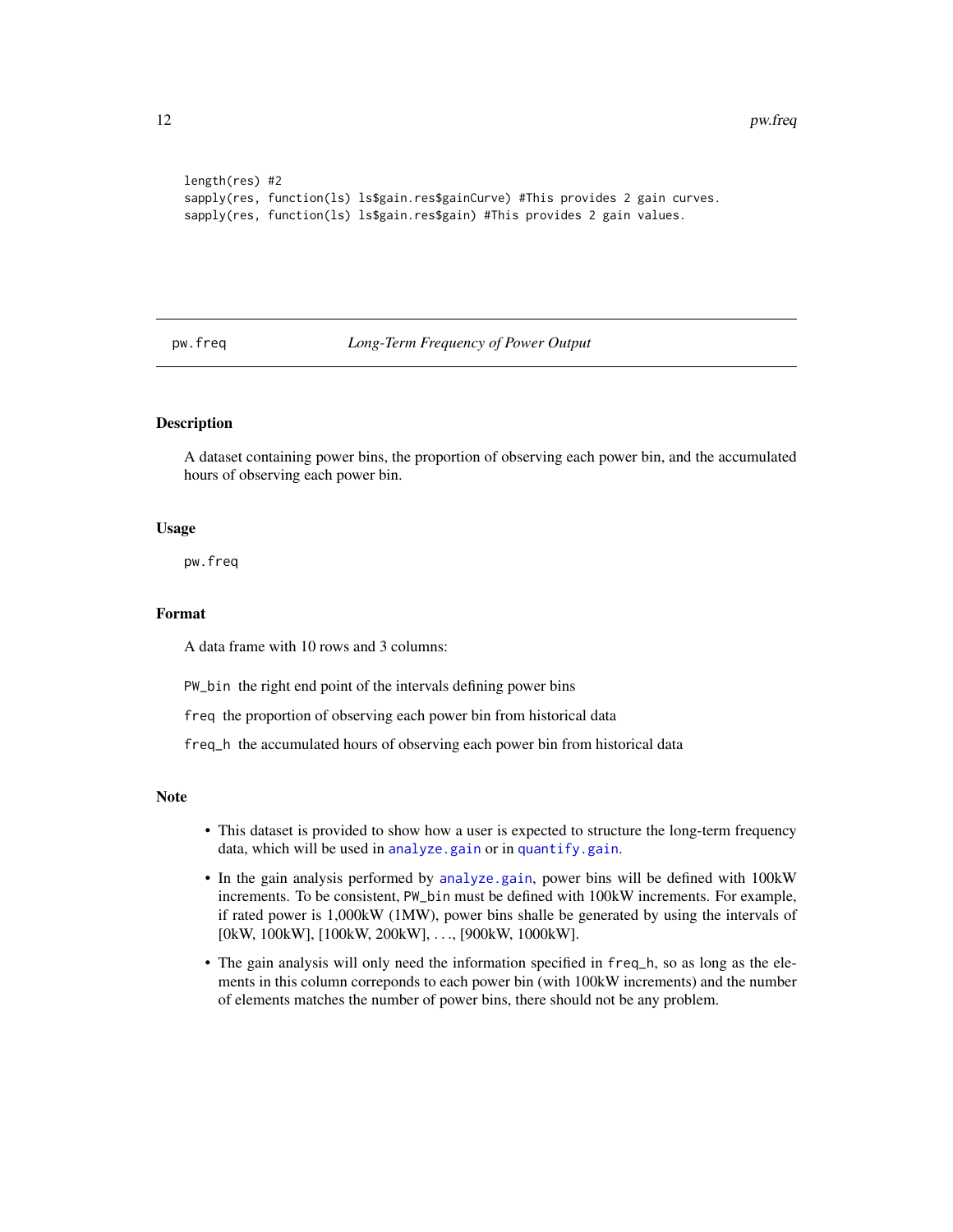<span id="page-12-1"></span><span id="page-12-0"></span>

# Description

Calculates effect curve, offset curve, and gain curve, and quantifies gain by using both period 1 and period 2 prediction results.

# Usage

```
quantify.gain(p1.res, p2.res, ratedPW, AEP, pw.freq, freq.id = 3)
```
# Arguments

| p1.res  | A list containing the period 1 analysis results.                                                                                                                                                          |
|---------|-----------------------------------------------------------------------------------------------------------------------------------------------------------------------------------------------------------|
| p2.res  | A list containing the period 2 prediction results.                                                                                                                                                        |
| ratedPW | A kW value that describes the (common) rated power of the selected turbines<br>(REF and CTR-b).                                                                                                           |
| AEP     | A kWh value describing the annual energy production from a single turbine.                                                                                                                                |
| pw.freq | A matrix or a dataframe that includes power output bins and corresponding fre-<br>quency in terms of the accumulated hours during an annual period.                                                       |
| freg.id | An integer indicating the column number of pw. freq that describes the fre-<br>quency of power bins in terms of the accumulated hours during an annual period.<br>By default, this parameter is set to 3. |

### Value

The function returns a list containing the following.

- effectCurve A vector of length  $m$  illustrating REF turbine's power output difference between period 1 and 2, where  $m$  is the number of power bins.
- offsetCurve A vector of length  $m$  illustrating CTR-b turbine's power output difference between period 1 and 2.
- gainCurve A vector of length  $m$  illustrating the bin-wise gain. Equivalent to effCurve offCurve.
- gain A scalar representing the final gain after offset adjustment (derived from gainCurve).
- effect A scalar representing the initial effect without offset correction (derived from effCurve).
- offset A scalar representing the offset value for the final gain quantification (derived from offCurve).

# References

H. Hwangbo, Y. Ding, and D. Cabezon, 'Machine Learning Based Analysis and Quantification of Potential Power Gain from Passive Device Installation,' arXiv:1906.05776 [stat.AP], Jun. 2019. <https://arxiv.org/abs/1906.05776>.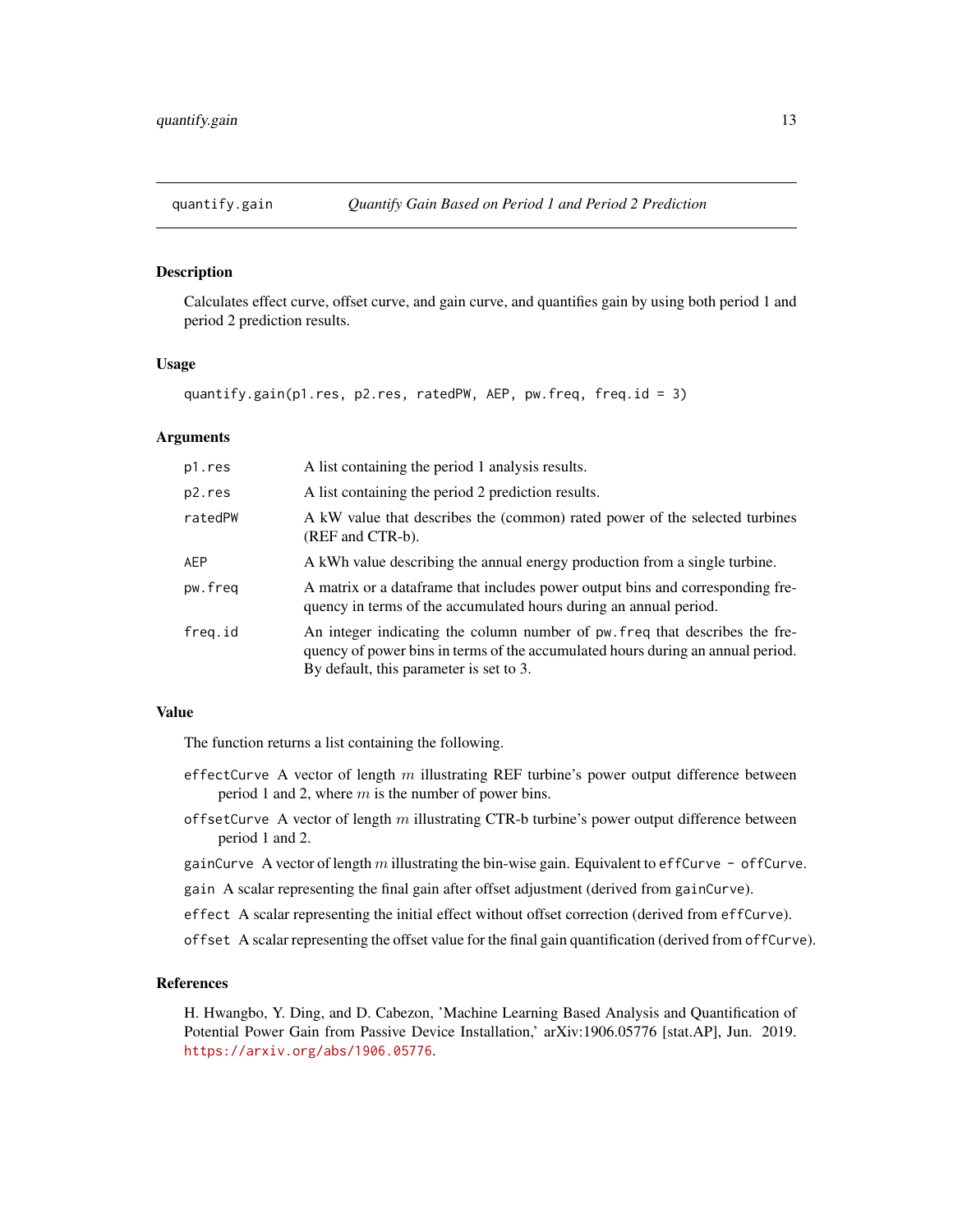# Examples

```
df.ref \leq with(wtg, data.frame(time = time, turb.id = 1, wind.dir = D,
power = y, air.dens = rho))
df.ctrb \le with(wtg, data.frame(time = time, turb.id = 2, wind.spd = V,
power = y)df.ctrn <- df.ctrb
df.ctrn$turb.id <- 3
data <- arrange.data(df.ref, df.ctrb, df.ctrn, p1.beg = '2014-10-24',
 p1.end = '2014-10-25', p2.beg = '2014-10-25', p2.end = '2014-10-26',
 k.fold = 2)p1.res <- analyze.p1(data$train, data$test, ratedPW = 1000)
p2.res <- analyze.p2(data$per1, data$per2, p1.res$opt.cov)
res <- quantify.gain(p1.res, p2.res, ratedPW = 1000, AEP = 300000, pw.freq = pw.freq)
res$effect - res$offset #This should be equivalent to the final gain below.
res$gain
```
res\$gainCurve #This shows the bin-wise gain (after offset adjustment).

wtg *Wind turbine operational data*

# Description

A dataset containing the measurements of wind-related and other environmental variables as well as the actual power output measurements of an operating wind turbine.

# Usage

wtg

# Format

A data frame with 1000 rows and 7 variables:

- time: timestamp,
- V: wind speed  $(m/s)$ ,
- D: wind direction (degree),
- rho: air density  $(kg/m^3)$ ,
- I: turbulence intensity,
- Sb: below-hub wind shear,
- y: power output  $(kW)$ .

<span id="page-13-0"></span>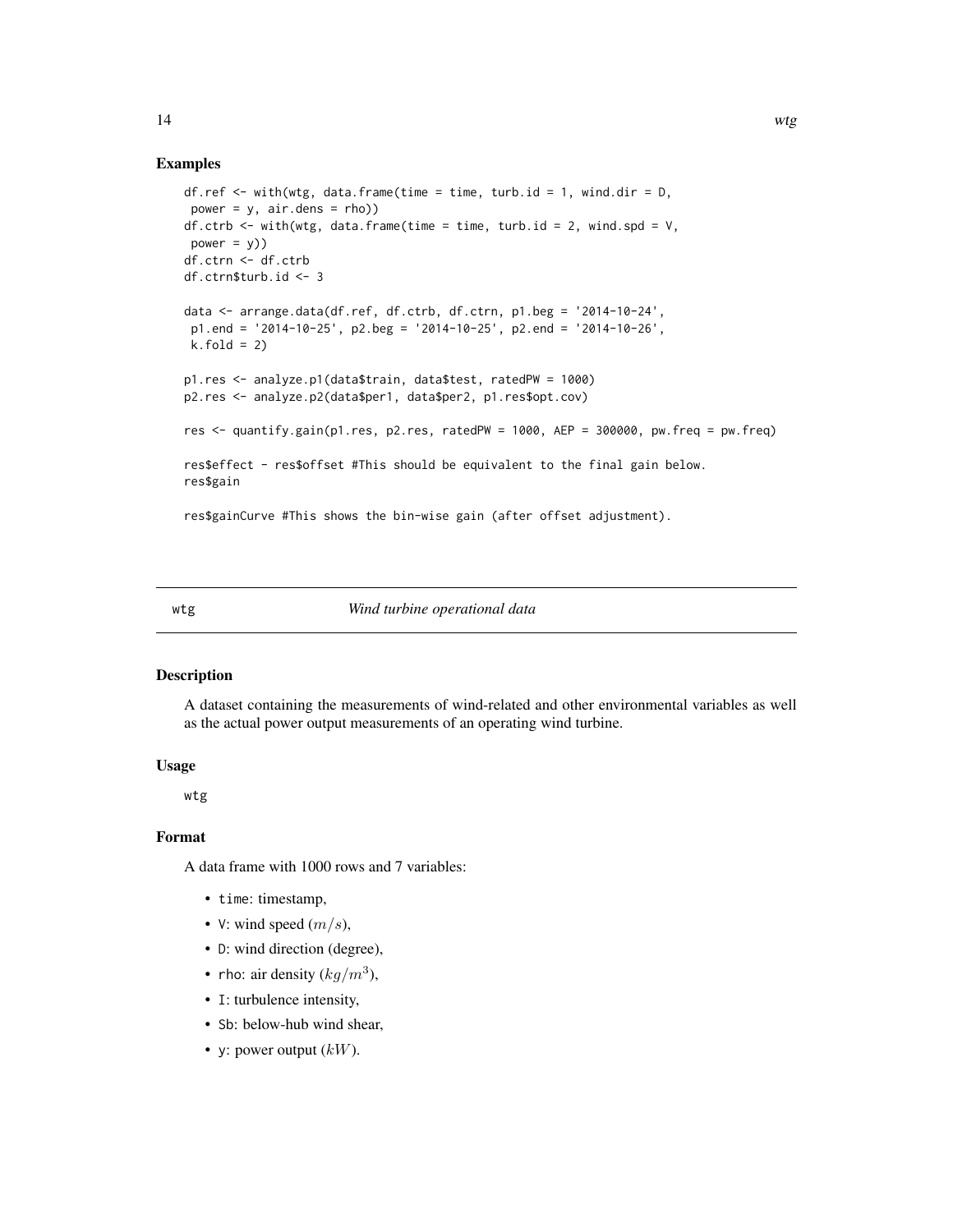wtg and the state of the state of the state of the state of the state of the state of the state of the state of the state of the state of the state of the state of the state of the state of the state of the state of the st

# Note

This dataset is generated by using windpw dataset in kernplus package. Timestamp has been added (randomly), and the power output of windpw dataset has been arbitrarily muliplied by 10 to represent  $kW$  values.